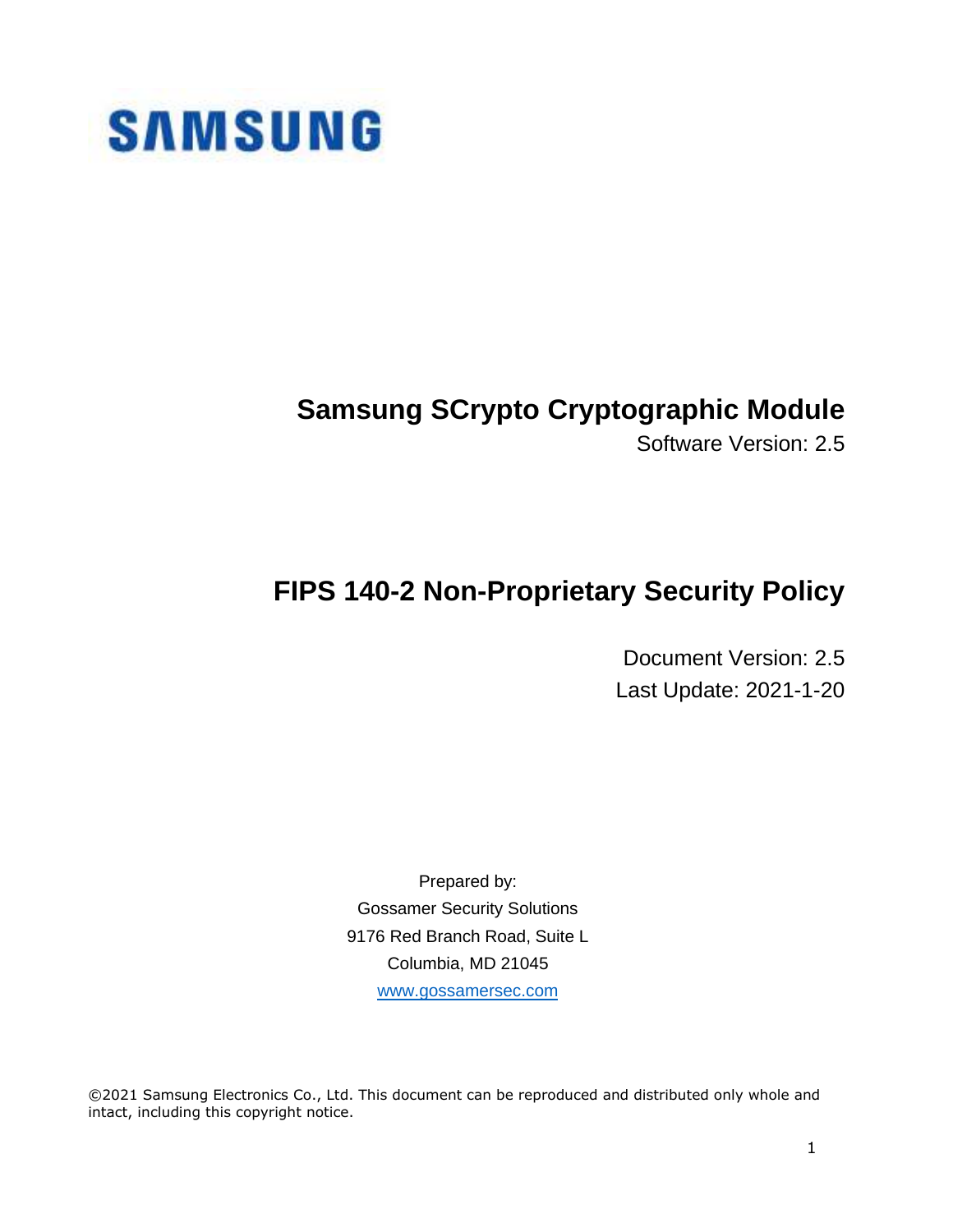# **Table of Contents**

| $\mathbf{1}$            |      |                                                                          |  |  |  |
|-------------------------|------|--------------------------------------------------------------------------|--|--|--|
| $\boldsymbol{2}$        |      |                                                                          |  |  |  |
|                         | 2.1  |                                                                          |  |  |  |
|                         | 2.2  |                                                                          |  |  |  |
|                         | 2.3  |                                                                          |  |  |  |
|                         |      | 2.3.1                                                                    |  |  |  |
| $\mathbf{3}$            |      |                                                                          |  |  |  |
| $\overline{\mathbf{4}}$ |      |                                                                          |  |  |  |
|                         | 4.1  |                                                                          |  |  |  |
|                         | 4.2  |                                                                          |  |  |  |
|                         |      | 4.2.1                                                                    |  |  |  |
|                         |      | 4.2.2                                                                    |  |  |  |
|                         | 4.3  |                                                                          |  |  |  |
|                         | 4.4  |                                                                          |  |  |  |
| 5                       |      |                                                                          |  |  |  |
| 6                       |      |                                                                          |  |  |  |
| 7                       |      |                                                                          |  |  |  |
| 8                       |      |                                                                          |  |  |  |
|                         | 8.1  |                                                                          |  |  |  |
|                         | 8.2  |                                                                          |  |  |  |
|                         | 8.3  |                                                                          |  |  |  |
| 9                       |      |                                                                          |  |  |  |
|                         | 9.1  |                                                                          |  |  |  |
|                         | 9.2  |                                                                          |  |  |  |
|                         | 9.3  |                                                                          |  |  |  |
|                         | 9.4  |                                                                          |  |  |  |
|                         | 9.5  |                                                                          |  |  |  |
| 10                      |      | Electromagnetic Interference/Electromagnetic Compatibility (EMI/EMC)  14 |  |  |  |
| 11                      |      |                                                                          |  |  |  |
|                         | 11.1 |                                                                          |  |  |  |
|                         | 11.2 |                                                                          |  |  |  |
|                         | 11.3 |                                                                          |  |  |  |
| 12                      |      |                                                                          |  |  |  |
| 13                      |      |                                                                          |  |  |  |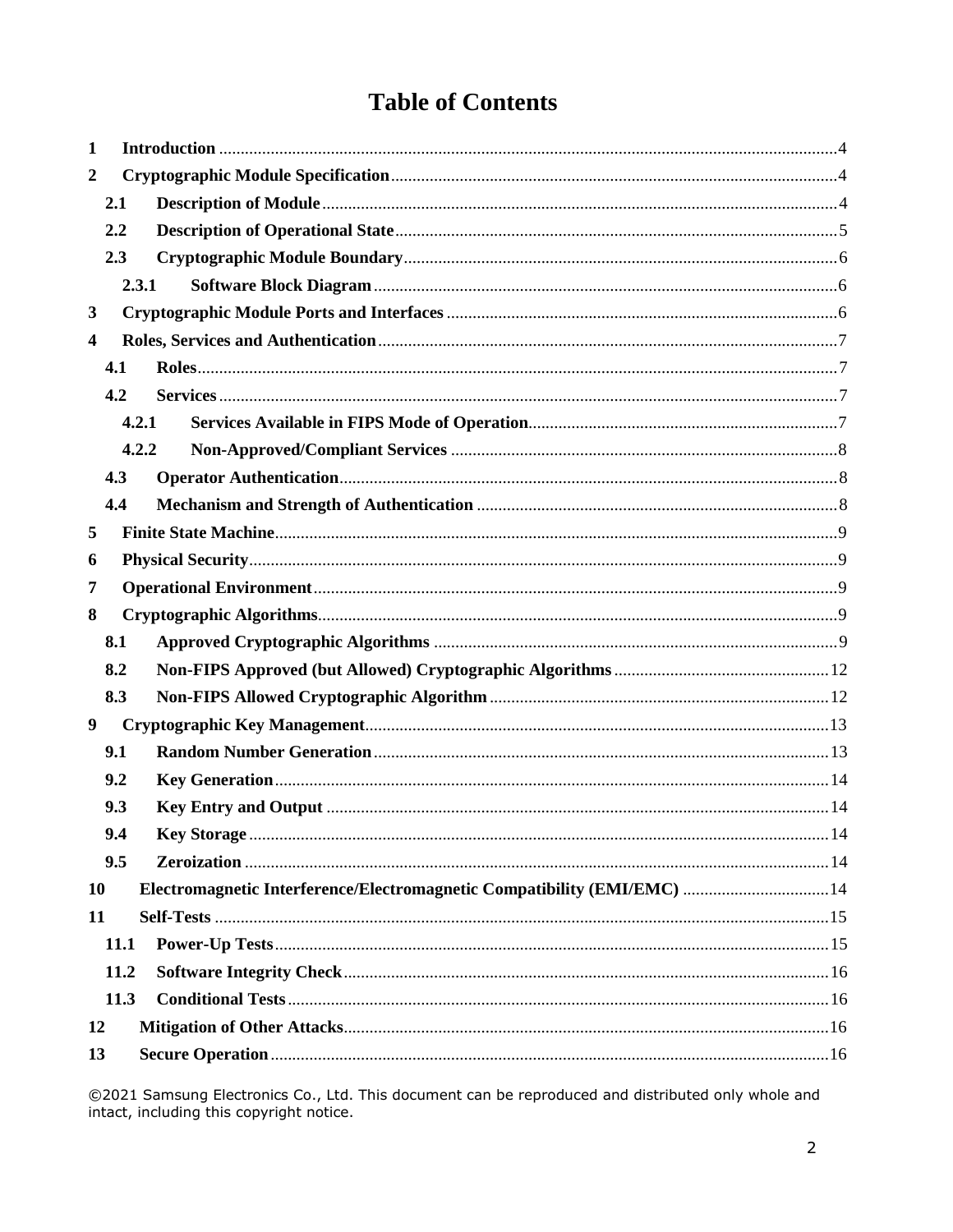| 14 |  |  |  |
|----|--|--|--|
|    |  |  |  |
|    |  |  |  |
| 15 |  |  |  |
| 16 |  |  |  |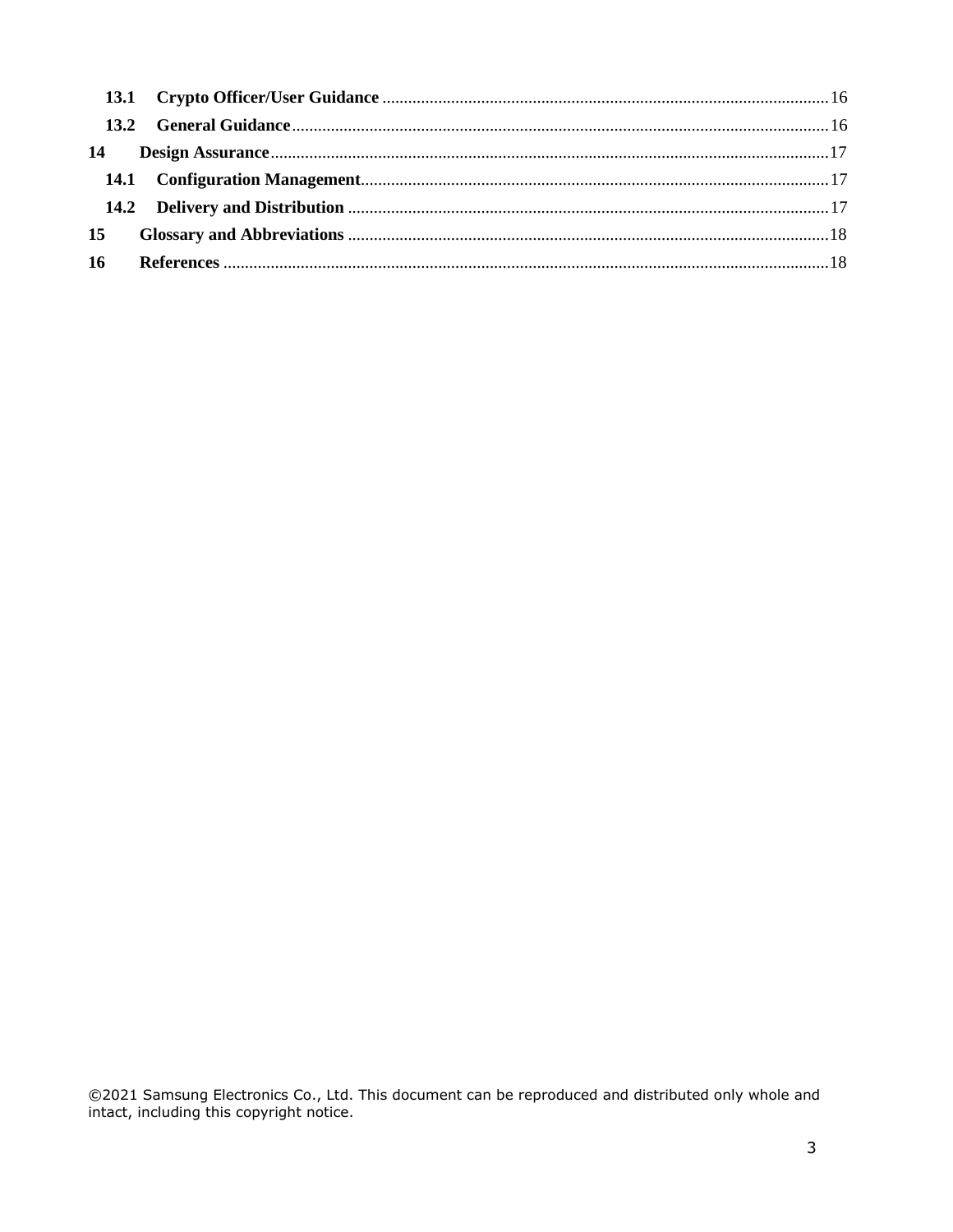## <span id="page-3-0"></span>**1 Introduction**

This document is a non-proprietary FIPS 140-2 Security Policy for the Samsung SCrypto Cryptographic Module hereafter referred to as the module. The module is a software library providing a C-language application program interface (API) for use by other processes that require cryptographic functionality. The module is classified by FIPS 140-2 (Federal Information Processing Standards Publication 140-2) as a Security Level 1 multi-chip standalone software module. The physical cryptographic boundary is the general purpose computer on which the module is installed. The logical cryptographic boundary of the module is the SCrypto cryptographic module, a single object module file named libscrypto.so<sup>1</sup> on the tested platform running TEEGRIS 4.0/4.1(32-bit or 64-bit) or libscrypto. $a^2$  on the tested platform running QSEE 5.8/5.10/5.11 (32-bit or 64-bit). Please refer to Table 2 for more information. The module performs no communications other than with the calling application (the process that invokes the module services). The module's software version for this validation is 2.5.

# <span id="page-3-1"></span>**2 Cryptographic Module Specification**

#### <span id="page-3-2"></span>**2.1 Description of Module**

The Samsung SCrypto Cryptographic Module is a software only security level 1 cryptographic module that provides general-purpose cryptographic services. The following table shows the overview of the security level for each of the eleven sections of the validation.

| <b>Security Component</b>                 | <b>Security Level</b> |
|-------------------------------------------|-----------------------|
| Cryptographic Module Specification        |                       |
| Cryptographic Module Ports and Interfaces |                       |
| Roles, Services and Authentication        | 1                     |
| <b>Finite State Model</b>                 |                       |
| <b>Physical Security</b>                  | N/A                   |
| <b>Operational Environment</b>            |                       |
| Cryptographic Key Management              |                       |
| <b>EMI/EMC</b>                            | 3                     |
| Self-Tests                                | 1                     |
| Design Assurance                          | 3                     |

<sup>&</sup>lt;sup>1</sup> The single object module file (libscrypto.so) compiled for the tested platform running TEEGRIS 4.0/4.1 (32-bit) is different with the one running TEEGRIS 4.0/4.1 (64-bit).

<sup>&</sup>lt;sup>2</sup> The single object module file (libscrypto.a) compiled for the tested platform running QSEE 5.8/5.10/5.11 (32-bit) is different with the one running QSEE 5.8/5.10/5.11 (64-bit).

<sup>©2021</sup> Samsung Electronics Co., Ltd. This document can be reproduced and distributed only whole and intact, including this copyright notice.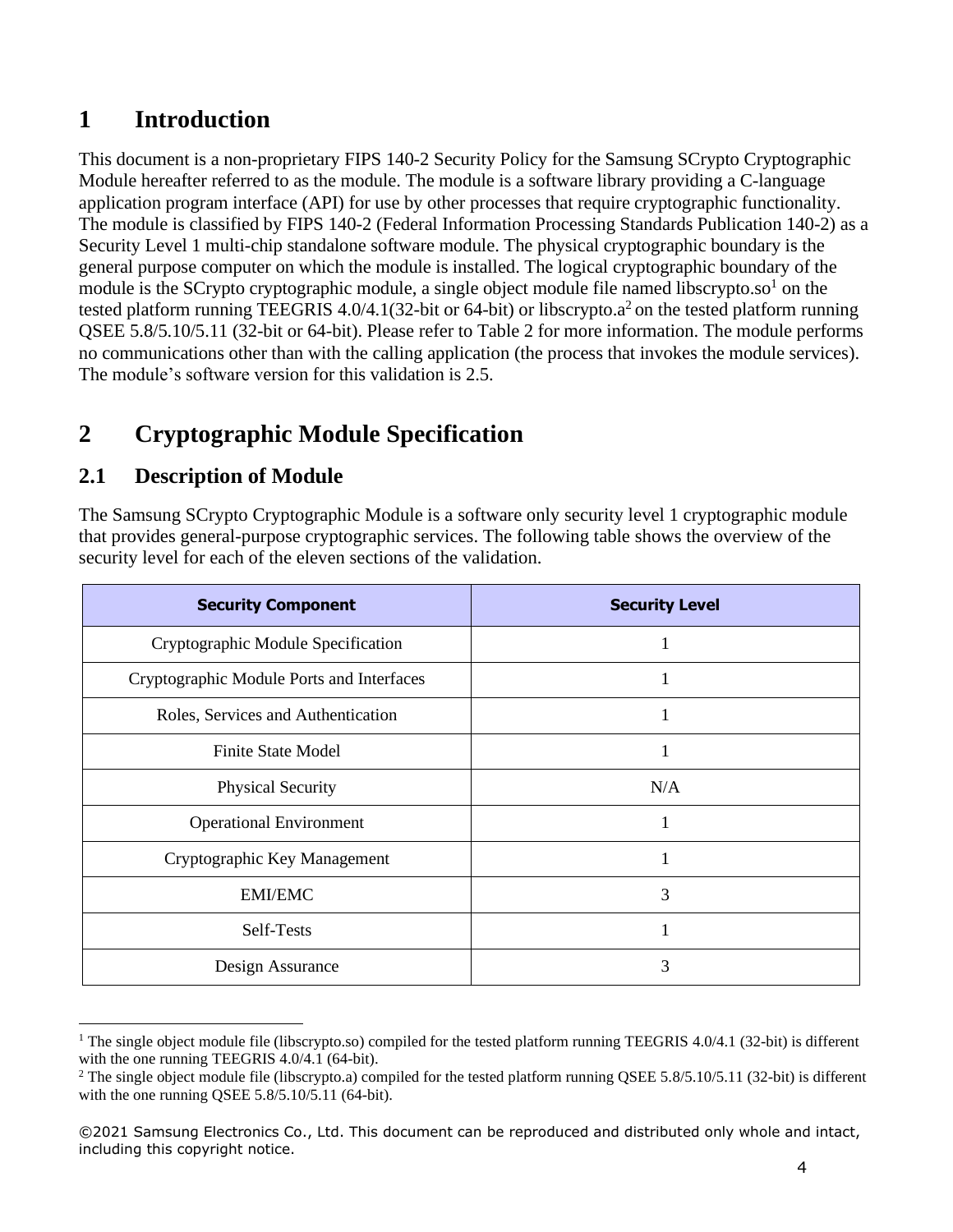| Mitigation of Other Attacks | N/A |
|-----------------------------|-----|
| <b>Overall Level</b>        |     |

#### **Table 1. Security Levels**

The module has been tested on the following platforms:

| #  | <b>Operating System</b> | <b>Processor</b>                | <b>Platform</b>            |
|----|-------------------------|---------------------------------|----------------------------|
| 1  | TEEGRIS 4.1 (32-bit)    | Samsung Electronics Exynos 990  | Samsung Galaxy S20+        |
| 2  | TEEGRIS 4.1 (64-bit)    | Samsung Electronics Exynos 990  | Samsung Galaxy S20+        |
| 3  | QSEE 5.8 (32-bit)       | Qualcomm SM8250                 | Samsung Galaxy S20+        |
| 4  | QSEE 5.8 (64-bit)       | Qualcomm SM8250                 | Samsung Galaxy S20+        |
| 5  | QSEE 5.10 (32-bit)      | Qualcomm SM7250                 | Samsung Galaxy A71         |
| 6  | QSEE 5.10 (64-bit)      | Qualcomm SM7250                 | Samsung Galaxy A71         |
| 7  | TEEGRIS 4.0 (32-bit)    | Samsung Electronics Exynos 9810 | Samsung Galaxy Tab Active3 |
| 8  | TEEGRIS 4.0 (64-bit)    | Samsung Electronics Exynos 9810 | Samsung Galaxy Tab Active3 |
| 9  | QSEE 5.10 (32-bit)      | Qualcomm Snapdragon 750         | Samsung Galaxy A42         |
| 10 | QSEE 5.10 (64-bit)      | Qualcomm Snapdragon 750         | Samsung Galaxy A42         |
| 11 | QSEE 5.11 (32-bit)      | Qualcomm Snapdragon 888         | Samsung Galaxy S21+        |
| 12 | QSEE 5.11 (64-bit)      | Qualcomm Snapdragon 888         | Samsung Galaxy S21+        |

#### **Table 2. Tested Platforms**

Notes:

- Please note that this validation tested both the 64-bit and 32-bit versions of the module on the corresponding platforms.
- Per IG G.5, CMVP makes no statement as to the correct operation of the module or the security strengths of the generated keys when so ported if the specific operational environment is not listed on the validation certificate.

#### <span id="page-4-0"></span>**2.2 Description of Operational State**

When the module is initialized, the self-tests are executed automatically at load time and the module enters its operational state automatically if the self-tests pass. A status function is set to indicate if the device is in an operational state or in an error state. The error state flag is used for the value of the function FIPS status() from /src/fips/ fips manager.c. A calling application can check the module's status by calling the FIPS\_status() function which returns 1 if in the operational state and returns 0 if in the errorstate. The module supports both FIPS approved and non-FIPS approved algorithms. Please refer to section 13 for instructions to operate the module in a FIPS approved manner.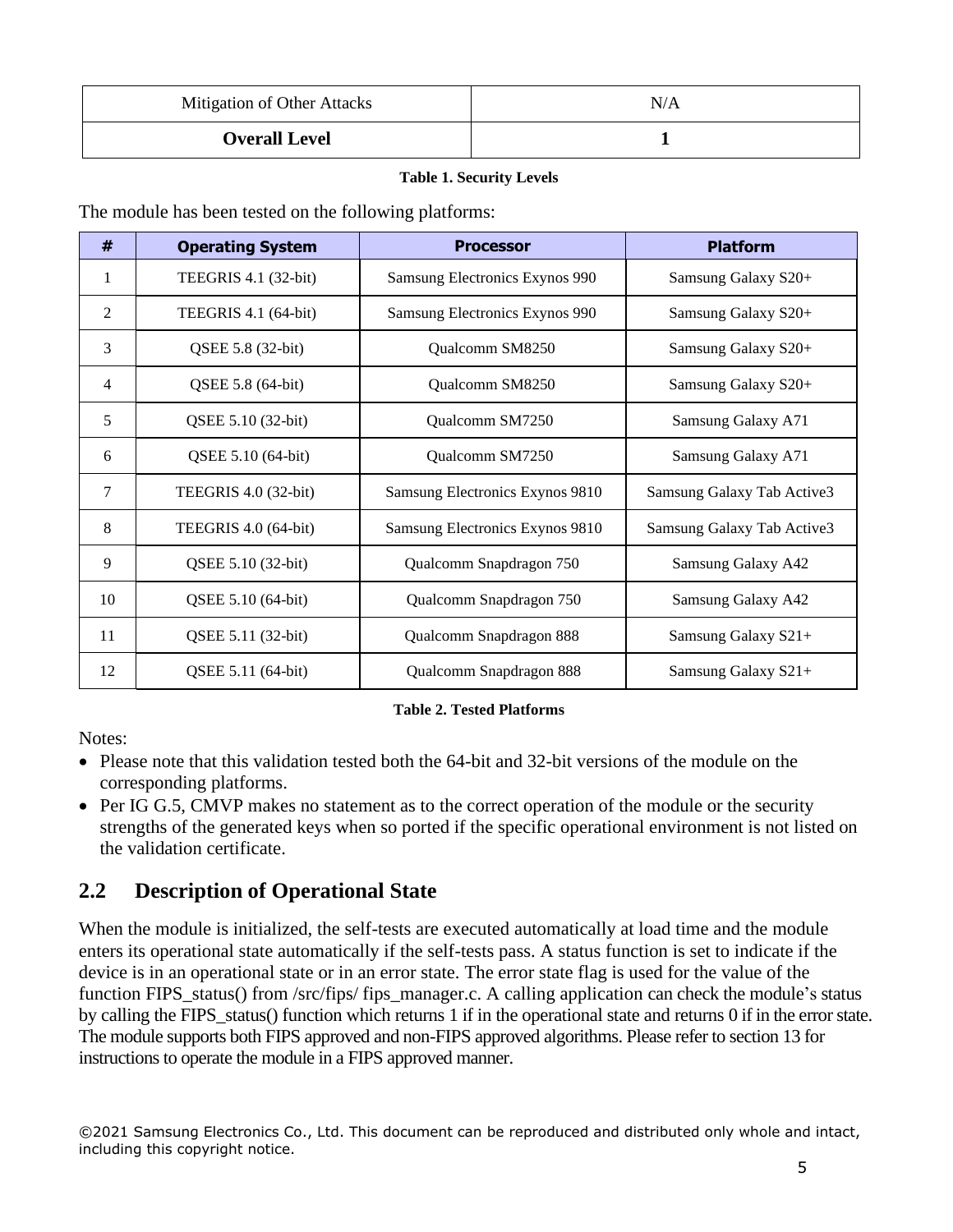#### <span id="page-5-0"></span>**2.3 Cryptographic Module Boundary**

<span id="page-5-1"></span>

**Figure 1: Software Block Diagram**

# <span id="page-5-2"></span>**3 Cryptographic Module Ports and Interfaces**

The module runs on a General Purpose Computer (GPC). The Physical Cryptographic Boundary for the module is the case of that GPC. All the physical components are standard electronic components; there are not any custom integrated circuits or components dedicated to FIPS 140-2 functionality.

| <b>FIPS Interface</b> | <b>Ports</b>                                       |
|-----------------------|----------------------------------------------------|
| Data Input            | API input parameters                               |
| Data Output           | API output parameters                              |
| Control Input         | API function calls                                 |
| <b>Status Output</b>  | API return codes, API output parameters for status |
| Power Input           | Physical power connector                           |

#### **Table 3. Ports and Interfaces**

The Data Input interface consists of the input parameters of the API functions and data received through the I/O system calls. The Data Output interface consists of the output parameters of the API functions and the data sent through the I/O system calls. The Control Input interface consists of the API function calls. The Status Output interface includes the return values of the API functions and status sent through output parameters.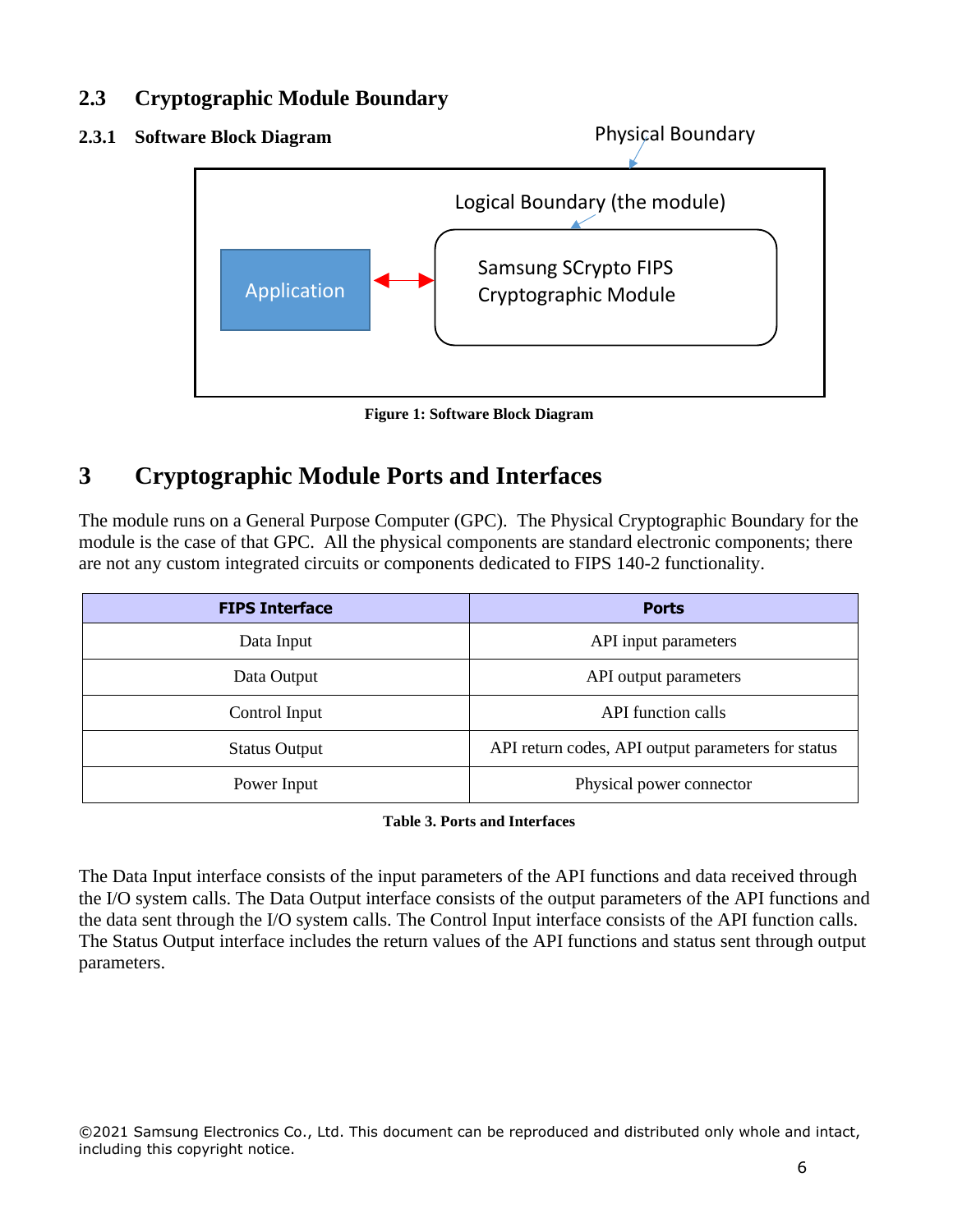# <span id="page-6-0"></span>**4 Roles, Services and Authentication**

### <span id="page-6-1"></span>**4.1 Roles**

The module supports the Crypto Officer (CO) role and User role, which meets all FIPS 140-2 level 1 requirements for Roles and Services. The module does not support a Maintenance role. The User and Crypto Officer roles are implicitly assumed by the entity accessing services implemented by the module. No further authentication is required. The module does not allow concurrent operators.

#### <span id="page-6-2"></span>**4.2 Services**

#### <span id="page-6-3"></span>**4.2.1 Services Available in FIPS Mode of Operation**

All services implemented by the module are listed below, along with a description of service CSP access.

| <b>Service</b><br><b>Role</b><br><b>Description/CSP</b>                                                                                                                                  |                                                                                    | <b>Access Permission</b>                                                                                                     |                    |
|------------------------------------------------------------------------------------------------------------------------------------------------------------------------------------------|------------------------------------------------------------------------------------|------------------------------------------------------------------------------------------------------------------------------|--------------------|
| Module initialization.<br>Initialize<br>User, CO<br><b>CSPs: None</b>                                                                                                                    |                                                                                    | N/A                                                                                                                          |                    |
| Self-test                                                                                                                                                                                | User, CO                                                                           | Perform self tests (FIPS_SCRYPTO_selftest).<br><b>CSPs: None</b>                                                             | N/A                |
| Show status                                                                                                                                                                              | Functions that provide module status information.<br>User, CO<br><b>CSPs: None</b> |                                                                                                                              | N/A                |
| Zeroize                                                                                                                                                                                  | User, CO                                                                           | Functions that destroy all CSPs.                                                                                             | read/write/execute |
| Random number<br>User, CO<br>generation                                                                                                                                                  |                                                                                    | Used for random number and symmetric key generation.<br>CSPs: Entropy input string, DRBG seed, DRBG V and<br><b>DRBG</b> Key | read/write/execute |
| Used to generate Asymmetric keys.<br>Asymmetric key<br>User, CO<br>CSPs: RSA SGK, RSA SVK, ECDSA SGK, ECDSA<br>generation<br><b>SVK</b>                                                  |                                                                                    | read/write/execute                                                                                                           |                    |
| Used to encrypt or decrypt data.<br>Symmetric<br>User, CO<br>encrypt/decrypt<br>CSPs: AES EDK, AES-GCM key                                                                               |                                                                                    | read/write/execute                                                                                                           |                    |
| Symmetric digest<br>User, CO                                                                                                                                                             |                                                                                    | Used to generate or verify data integrity with CMAC.<br><b>CSPs: AES CMAC Key</b>                                            | read/write/execute |
| User, CO<br>Message digest                                                                                                                                                               |                                                                                    | Used to generate a SHA-1 or SHA-2 message digest.<br><b>CSPs: None</b>                                                       | read/write/execute |
| Keyed Hash<br>User, CO                                                                                                                                                                   |                                                                                    | Used to generate or verify data integrity with HMAC.<br><b>CSP: HMAC Key</b>                                                 | read/write/execute |
| Used to encrypt or decrypt a key value on behalf of the<br>calling process (does not establish keys into the module).<br>User, CO<br>Key wrapping<br>CSPs: Key Wrap, RSA KDK and RSA KEK |                                                                                    | read/write/execute                                                                                                           |                    |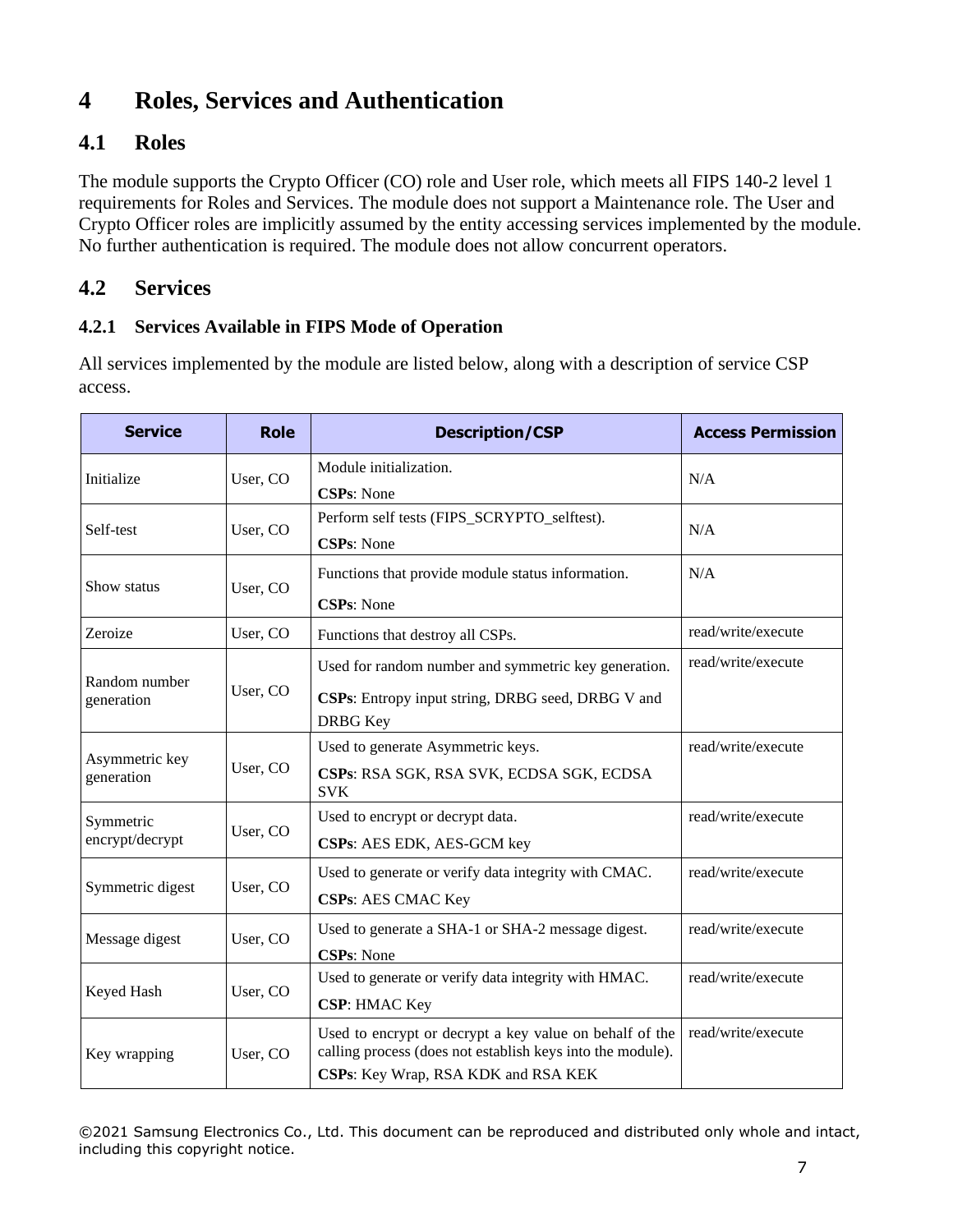| <b>Service</b>    | <b>Role</b>                                                                                                                                                                                           | <b>Description/CSP</b>                                         | <b>Access Permission</b> |
|-------------------|-------------------------------------------------------------------------------------------------------------------------------------------------------------------------------------------------------|----------------------------------------------------------------|--------------------------|
| Key agreement     | Used to perform key agreement primitives on behalf of<br>the calling process (does not establish keys into the<br>module).<br>User, CO<br><b>CSPs:</b> DH Private, DH Public, DH Shared Secret, EC DH |                                                                | read/write/execute       |
|                   |                                                                                                                                                                                                       | Private, EC DH Public and EC DH Shared Secret                  |                          |
| Digital signature | User, CO                                                                                                                                                                                              | Used to generate or verify RSA or ECDSA digital<br>signatures. | read/write/execute       |
|                   |                                                                                                                                                                                                       | CSPs: RSA SGK, RSA SVK, ECDSA SGK, ECDSA<br><b>SVK</b>         |                          |
| Key derivation    | User, CO                                                                                                                                                                                              | Used to derive other keying material via SP800-108 KDF         | read/write/execute       |
|                   |                                                                                                                                                                                                       | <b>CSP:</b> Key Derivation Key                                 |                          |
| Utility           | User, CO                                                                                                                                                                                              | Miscellaneous helper functions.                                | N/A                      |
|                   |                                                                                                                                                                                                       | <b>CSPs:</b> None                                              |                          |

**Table 4. Approved/Allowed Services and CSP Access**

The following document provides a description and API functions of the cryptographic services listed above:

• FIPS SCrypto Functional Design, a Samsung internal document

#### <span id="page-7-0"></span>**4.2.2 Non-Approved/Compliant Services**

In addition to the above listed FIPS-Approved/Allowed services, the cryptographic module also provides non-Approved services; however, any use of the module's non-Approved services causes the module to operate in a non-FIPS compliant manner. Thus, operators concerned with FIPS compliance, should not utilize any of the following non-Approved service(s):

- Triple-DES: API functions DES\_set\_key() and DES\_ede3\_cbc\_encrypt()
- DSA: API functions DSA\_do\_sign() and DSA\_do\_verify()

Please note that prior to using any of the Non-Approved/Compliant services listed above, the CO must zeroize all CSPs. Likewise, to put the module back into the FIPS mode from the non-FIPS mode, the CO must zeroize all Keys/CSPs used in non-FIPS mode, and then strictly follow up the instructions in section 13.1 of this document to put the module into the FIPS mode

#### <span id="page-7-1"></span>**4.3 Operator Authentication**

There is no operator authentication; assumption of role is implicit by action.

#### <span id="page-7-2"></span>**4.4 Mechanism and Strength of Authentication**

No authentication is required at security level 1; authentication is implicit by assumption of the role.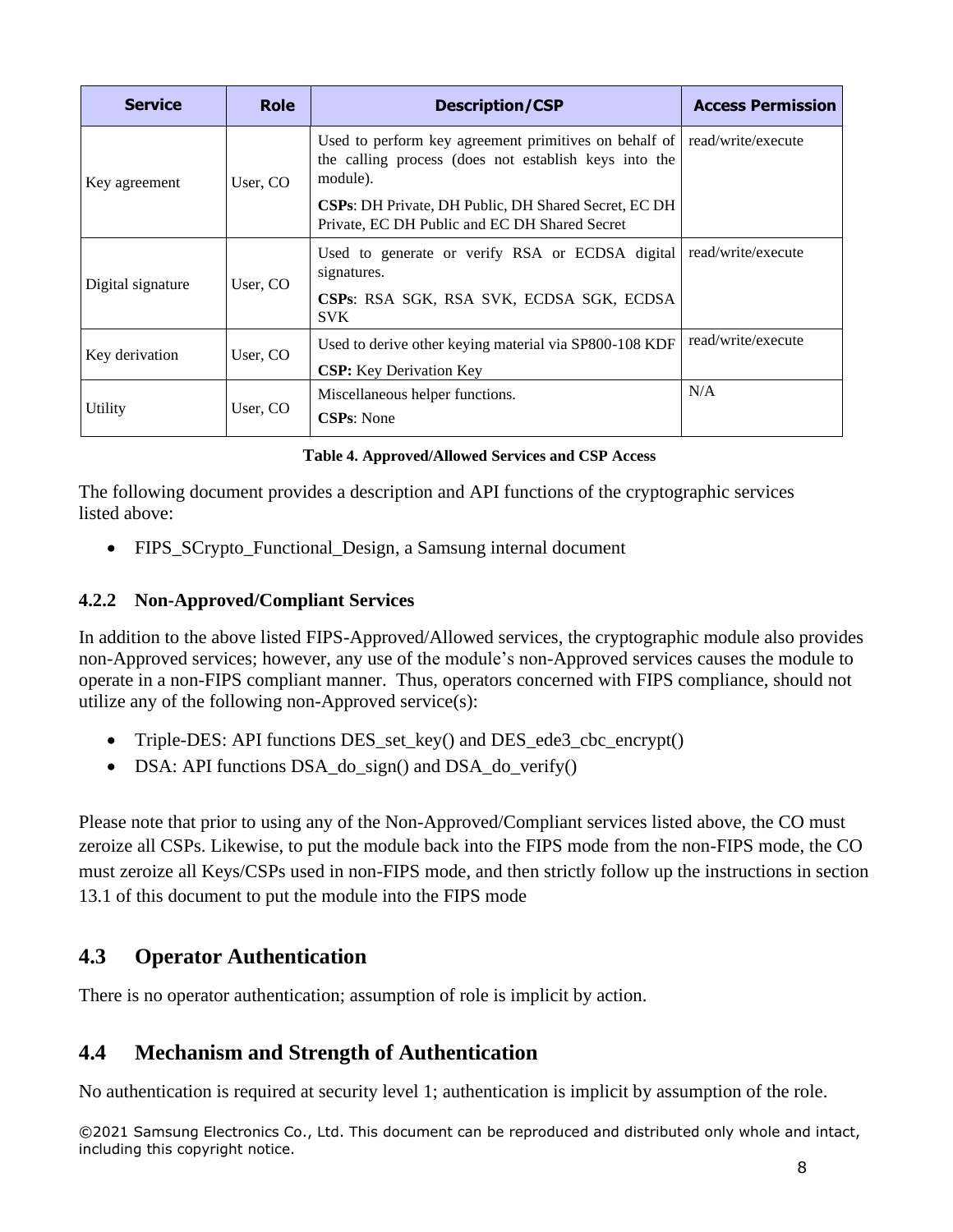## <span id="page-8-0"></span>**5 Finite State Machine**

For information pertaining to the Finite State Model, please refer to Samsung's internal FIPS\_SCrypto\_Functional\_Design document.

## <span id="page-8-1"></span>**6 Physical Security**

The module is a software entity only and thus does not claim any physical security.

# <span id="page-8-2"></span>**7 Operational Environment**

This module will operate in a modifiable operational environment per the FIPS 140-2 definition. The operating system shall be restricted to a single operator mode of operation (i.e., concurrent operators are explicitly excluded). The external application that makes calls to the cryptographic module is the single user of the module, even when the application is serving multiple clients.

# <span id="page-8-3"></span>**8 Cryptographic Algorithms**

## <span id="page-8-4"></span>**8.1 Approved Cryptographic Algorithms**

| <b>Algorithms</b> | <b>Modes and Description</b>                                                                                                                                                                                                    | <b>API Function</b>                                                                                                                                                                              | <b>FIPS Approved</b><br>(Cert#) |
|-------------------|---------------------------------------------------------------------------------------------------------------------------------------------------------------------------------------------------------------------------------|--------------------------------------------------------------------------------------------------------------------------------------------------------------------------------------------------|---------------------------------|
| <b>AES</b>        | ECB (e/d; 128, 192, 256); CBC (e/d; 128, 192,<br>256); OFB (e/d; 128, 256); CTR (ext only; 128,<br>192, 256)<br>KW (Direction: Decrypt, Encrypt; Cipher: Cipher<br>Key Length: 128, 192, 256; Payload Length: 128,<br>256, 320) | AES_set_encrypt_key<br>AES_set_decrypt_key<br>AES_encrypt<br>AES_decrypt<br>AES_ecb_encrypt<br>AES_cbc_encrypt<br>$AES_ctr128_c$ encrypt<br>AES_ofb128_encrypt<br>AES_wrap_key<br>AES_unwrap_key | Certs. $\#C1360$ and<br>#A889   |
| <b>AES-CMAC</b>   | CMAC (Generation/Verification, 128, 192, 256)                                                                                                                                                                                   | CMAC_Init<br>CMAC_Update<br><b>CMAC_Final</b><br><b>CMAC_Reset</b>                                                                                                                               | Certs. $\#C1360$ and<br>#A889   |
| AES-GCM           | GCM (e/d), (128, 192 or 256)                                                                                                                                                                                                    | CRYPTO_gcm128_init<br>CRYPTO_gcm128_setiv<br>CRYPTO_gcm128_aad<br>CRYPTO_gcm128_encrypt<br>CRYPTO_gcm128_decrypt<br>CRYPTO_gcm128_encrypt_ctr32<br>CRYPTO_gcm128_decrypt_ctr32                   | Certs. $\#C1360$ and<br>#A889   |

The module implemented the following CAVP validated algorithms.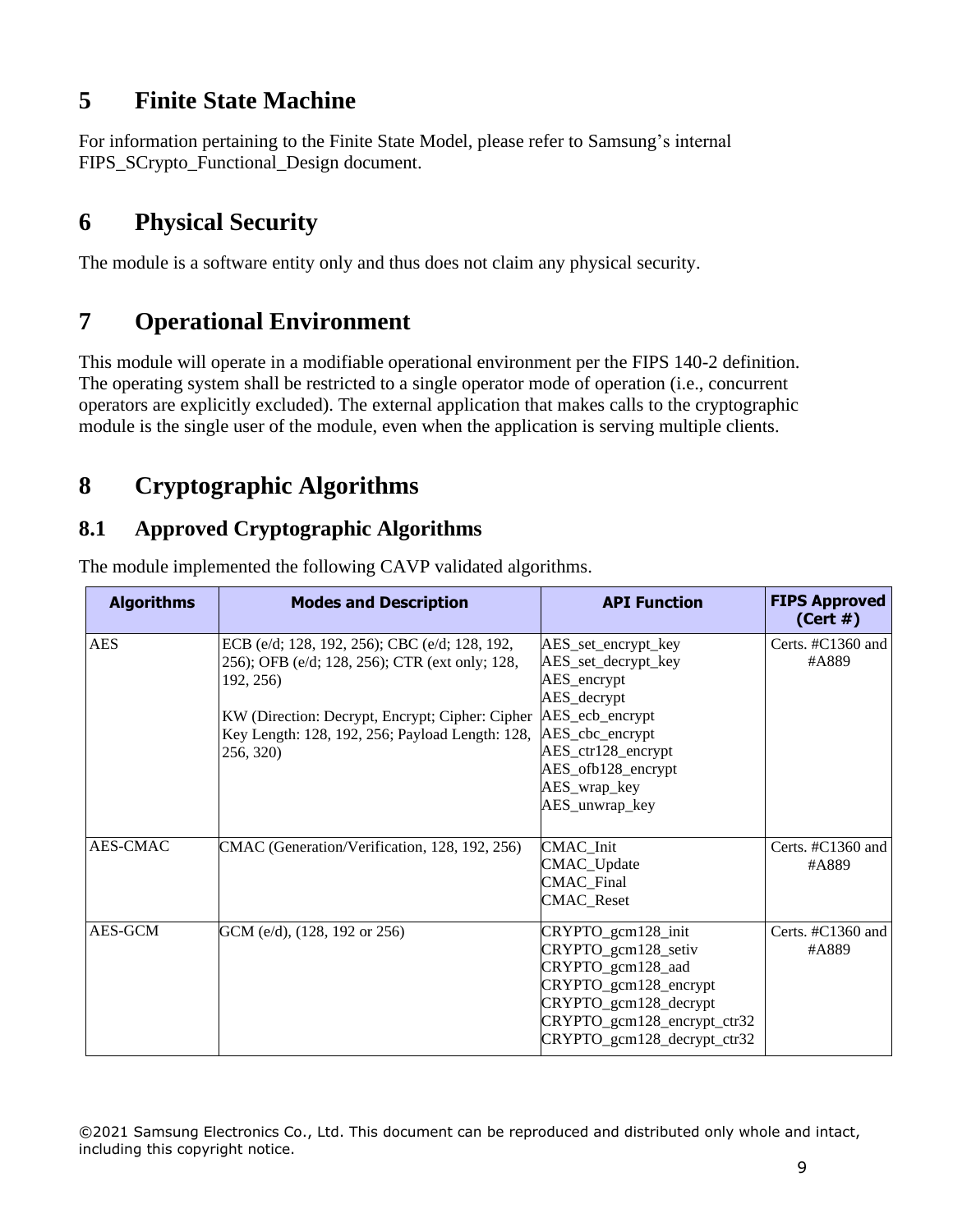| <b>Algorithms</b>                 | <b>Modes and Description</b>                                                                                                              | <b>API Function</b>                                                                                                                                                                                                                                                                                                | <b>FIPS Approved</b><br>(Cert#) |
|-----------------------------------|-------------------------------------------------------------------------------------------------------------------------------------------|--------------------------------------------------------------------------------------------------------------------------------------------------------------------------------------------------------------------------------------------------------------------------------------------------------------------|---------------------------------|
| <b>FIPS 186-4</b><br><b>ECDSA</b> | PKG: CURVES (P-224 P-256 P-384 P-521<br>ExtraRandomBits);                                                                                 | EC_KEY_generate_key<br>ECDSA_do_sign                                                                                                                                                                                                                                                                               | Certs. #C1360 and<br>#A889      |
|                                   | PKV: CURVES (P-224 P-256 P-384 P-521)                                                                                                     | ECDSA_do_verify<br>ECDSA sign                                                                                                                                                                                                                                                                                      |                                 |
|                                   | SigGen: CURVES (P-224, P-256, P-384, P-521)<br>with SHA2-224, SHA2-256, SHA2-384, SHA2-<br>512                                            | ECDSA_verify                                                                                                                                                                                                                                                                                                       |                                 |
|                                   | SigVer: CURVES (P-224, P-256, P-384, P-521)<br>with SHA-1, SHA2-224, SHA2-256, SHA2-384,<br>SHA2-512                                      |                                                                                                                                                                                                                                                                                                                    |                                 |
| <b>KAS ECC</b><br>Component       | ECC: (FUNCTIONS INCLUDED IN<br><b>IMPLEMENTATION: KPG)</b><br>SCHEMES: EphemUnified: (KARole: Initiator)<br>EC: P-256 ED: P-384 EE: P-521 | EC_KEY_generate_key<br>ECDH_compute_key                                                                                                                                                                                                                                                                            | CVL Certs.<br>#C1360 and #A889  |
| SP800-90A<br><b>DRBG</b>          | Block Cipher (CTR) based DRBG with AES-256                                                                                                | CTR_DRBG_init<br>CTR_DRBG_reseed<br>CTR_DRBG_generate<br>CTR_DRBG_clear                                                                                                                                                                                                                                            | Certs. #C1360 and<br>#A889      |
| <b>HMAC</b>                       | HMAC with SHA-1, SHA-224, SHA-256, SHA-<br>384, SHA-512                                                                                   | HMAC_Init_ex<br>HMAC_Update<br>HMAC_Final                                                                                                                                                                                                                                                                          | Certs. #C1360 and<br>#A889      |
| <b>SHA</b>                        | SHA-1, SHA-224, SHA-256, SHA-384, SHA-512                                                                                                 | SHA1_Init<br>SHA1_Update<br>SHA1_Final<br>SHA1<br>SHA224_Init<br>SHA224_Update<br>SHA224_Final<br><b>SHA224</b><br>SHA256_Init<br>SHA256_Update<br>SHA256 Final<br><b>SHA256</b><br>SHA384_Init<br>SHA384_Update<br>SHA384 Final<br><b>SHA384</b><br>SHA512_Init<br>SHA512_Update<br>SHA512_Final<br><b>SHA512</b> | Certs. #C1360 and<br>#A889      |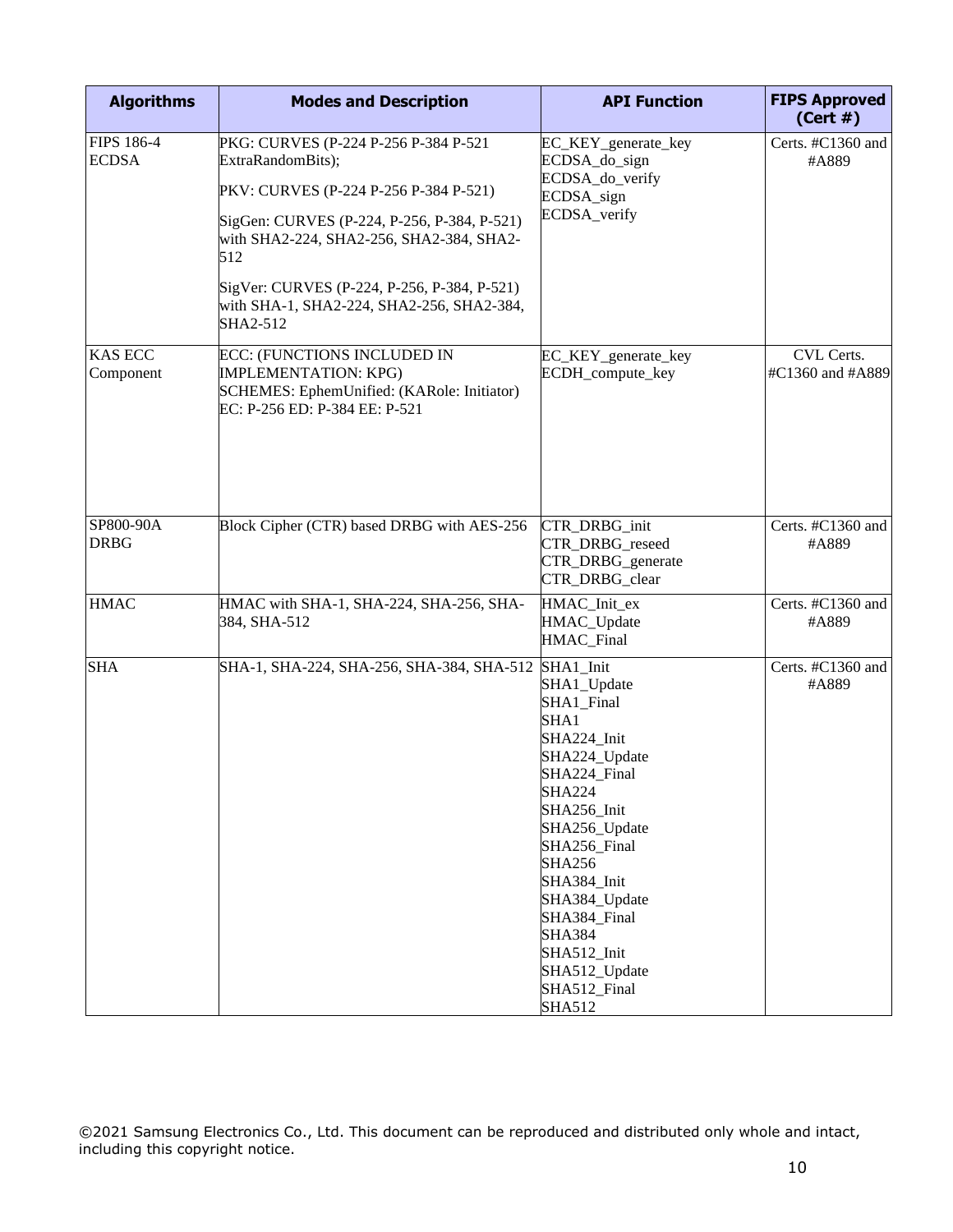| <b>Algorithms</b>               | <b>Modes and Description</b>                                                                                                                                                                                                                                                                                                                                                                                                                                                                                                                                                                                                                                            | <b>API Function</b>                               | <b>FIPS Approved</b><br>(Cert#) |
|---------------------------------|-------------------------------------------------------------------------------------------------------------------------------------------------------------------------------------------------------------------------------------------------------------------------------------------------------------------------------------------------------------------------------------------------------------------------------------------------------------------------------------------------------------------------------------------------------------------------------------------------------------------------------------------------------------------------|---------------------------------------------------|---------------------------------|
| <b>FIPS 186-4 RSA</b>           | FIPS186-4:<br>186-4KEY(gen): Key Generation Mode: B.3.3,<br>Modulo: 2048, Primality Tests: C.2; Modulo:<br>3072, Primality Tests: C.2. Public Exponent Mode: RSA_public_decrypt<br>Fixed; Fixed Public Exponent: 10001; Private Key RSA_generate_key_fips<br>Format: Standard [RSASSA-PKCS1_V1_5]<br>SIG(gen) (2048/3072) with SHA-1, SHA2-224,<br>SHA2-256, SHA2-384 and SHA2-512;<br>SIG(Ver) (1024/2048/3072) with SHA-1, SHA2-<br>224, SHA2-256, SHA2-384 and SHA2-512.<br>[RSASSA-PSS]: SIG(gen) (2048/3072) with SHA-<br>1, SHA2-224, SHA2-256, SHA2-384 and SHA2-<br>512;<br>SIG(Ver) (1024/2048/3072) with SHA-1, SHA2-<br>224, SHA2-256, SHA2-384 and SHA2-512 | RSA_sign<br>RSA_verify<br>RSA_private_encrypt     | Certs. #C1360 and<br>#A889      |
| KBKDF (SP800-<br>108)           | KDF Mode: Counter; MAC Mode: HMAC-SHA2-<br>512; Fixed Data Order: After Fixed Data, Before<br>Fixed Data,<br>In the Middle of Fixed DataCounter Length: 8, 16,<br>24, 32; Supported Lengths: 512, 4096                                                                                                                                                                                                                                                                                                                                                                                                                                                                  | NIST_KDF_HMAC_SHA512_Ctr<br>Mode                  | Certs. #C1360 and<br>#A889      |
|                                 | RSADP Primitive RSADP: (Mod 2048)                                                                                                                                                                                                                                                                                                                                                                                                                                                                                                                                                                                                                                       | RSA_decrypt                                       | CLV Certs.<br>#C1360 and #A889  |
| <b>CKG</b> (vendor<br>affirmed) | Vendor affirmed Cryptographic Key Generation                                                                                                                                                                                                                                                                                                                                                                                                                                                                                                                                                                                                                            | EC_KEY_generate_key_fips<br>RSA_generate_key_fips |                                 |

#### **Table 5. CAVP validated algorithms**

#### **Notes**:

- Cert. #C1360 from Table 5 above was tested for the OEs (lines 1-8) listed in Table 2, whereas Cert. #A889 was tested for the OEs (lines 9-12) listed in Table 2.
- There are some algorithm modes/key lengths that were tested but not used by the module. Only the algorithms, modes, and key sizes that are implemented by the module are listed in this table.
- The AES-GCM IV generation method from each of AES Certs. #C1360 and #A889 is in compliance with IG A.5, scenario #2. The DRBG from each of DRBG Certs. #C1360 and #A889 is called to generate the IV inside the module, and the IV length is 96 bits. The module generates new AES-GCM keys if the module loses power.
- KTS (AES Certs. #C1360 and #A889; key establishment methodology provides between 128 and 256 bits of encryption strength).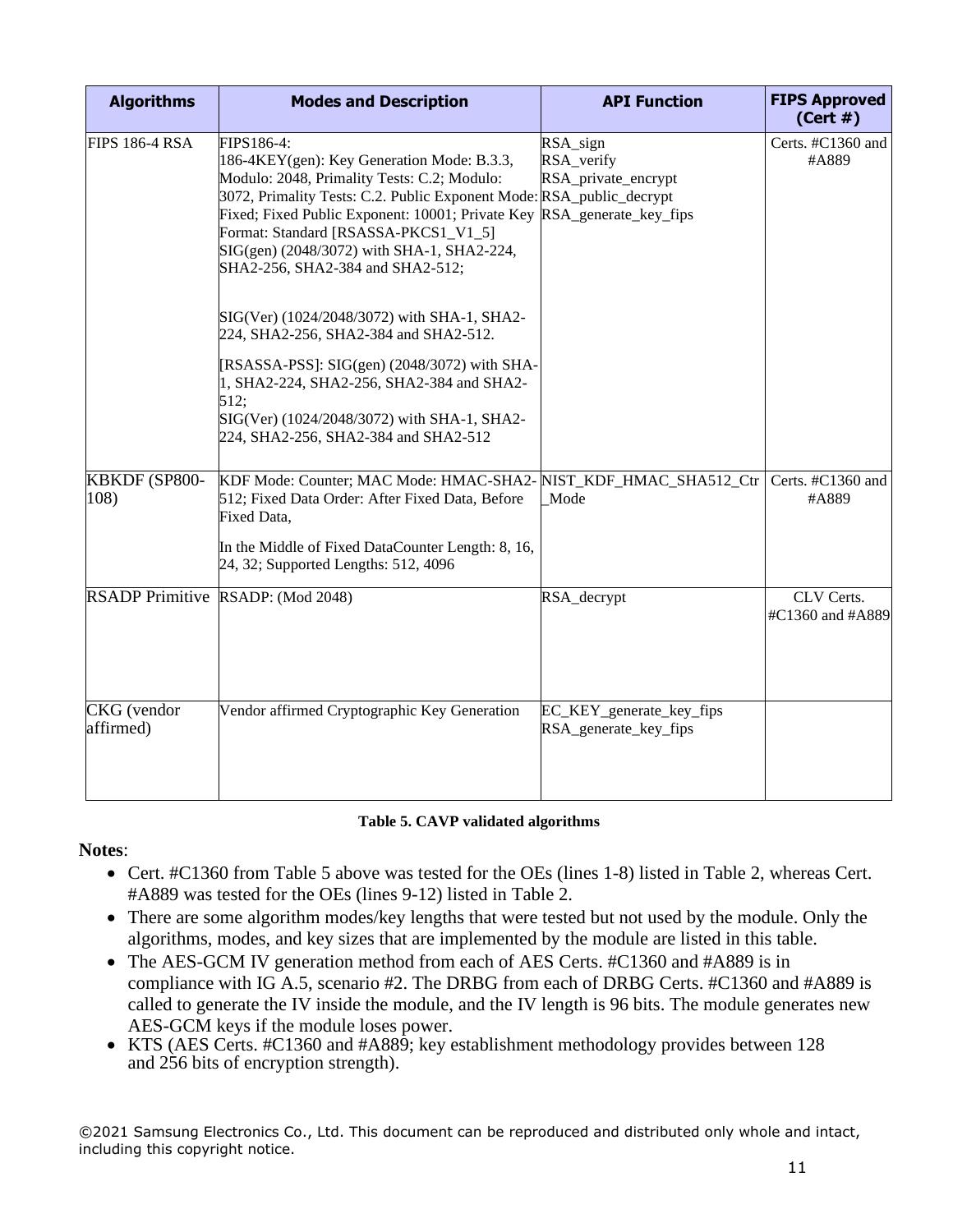• In accordance with FIPS 140-2 IG D.12, the cryptographic module performs Cryptographic Key Generation as per scenario 1 of section 5 in SP800-133. The resulting generated symmetric key and the seed used in the asymmetric key generation are the unmodified output from SP800-90A DRBG.

In addition, the API functions listed in Table 5 were obtained from a Samsung provided source code document and the FIPS\_SCrypto\_Functional\_Design document.

## <span id="page-11-0"></span>**8.2 Non-FIPS Approved (but Allowed) Cryptographic Algorithms**

In addition, the module supports the following Non-Approved but Allowed algorithms that can be used in FIPS-mode:

| <b>Algorithm</b>       | <b>Notes</b>                                                                                                                                                                                                                          |
|------------------------|---------------------------------------------------------------------------------------------------------------------------------------------------------------------------------------------------------------------------------------|
| RSA (encrypt, decrypt) | The RSA algorithm may be used by the calling application for encryption or decryption of<br>keys. No claim is made for SP 800-56B compliance, and no CSPs are established into or<br>exported out of the module using these services. |
| Diffie-Hellman         | Key agreement scheme using Diffie-Hellman (2048-4096 bits). Key agreement is a service<br>provided for calling process use, but not used to establish keys into the module.                                                           |
| EC Diffie-Hellman      | Key agreement scheme using elliptic curve, supporting NIST defined P curves (P-224 P-256<br>P-384 P-521). Key agreement is a service provided for calling process use, but not used to<br>establish keys into the module.             |
| <b>NDRNG</b>           | Non-Approved RNG. Used to seed FIPS approved SP800-90A DRBG.<br>The NDRNG is implemented by the underlying operating system (and not by the module)<br>which is outside its logical boundary.                                         |

**Table 6. Non-Approved (but Allowed) Algorithms**

Caveats:

- Diffie-Hellman: key agreement; key establishment methodology provides between 112 and 150 bits of encryption strength.
- EC Diffie Hellman: CVL Certs. #C1360 and #A889, key agreement; key establishment methodology provides between 112 and 256 bits of encryption strength.
- RSA: CVL Certs. #C1360 and #A889, key wrapping; key establishment methodology provides 112 or 128 bits of encryption strength.

## <span id="page-11-1"></span>**8.3 Non-FIPS Allowed Cryptographic Algorithm**

The cryptographic module implements the following non-FIPS Allowed algorithms that are not permitted for use while operating in a FIPS 140-2 compliant fashion:

- Triple-DES (non-compliant)
- DSA (non-compliant)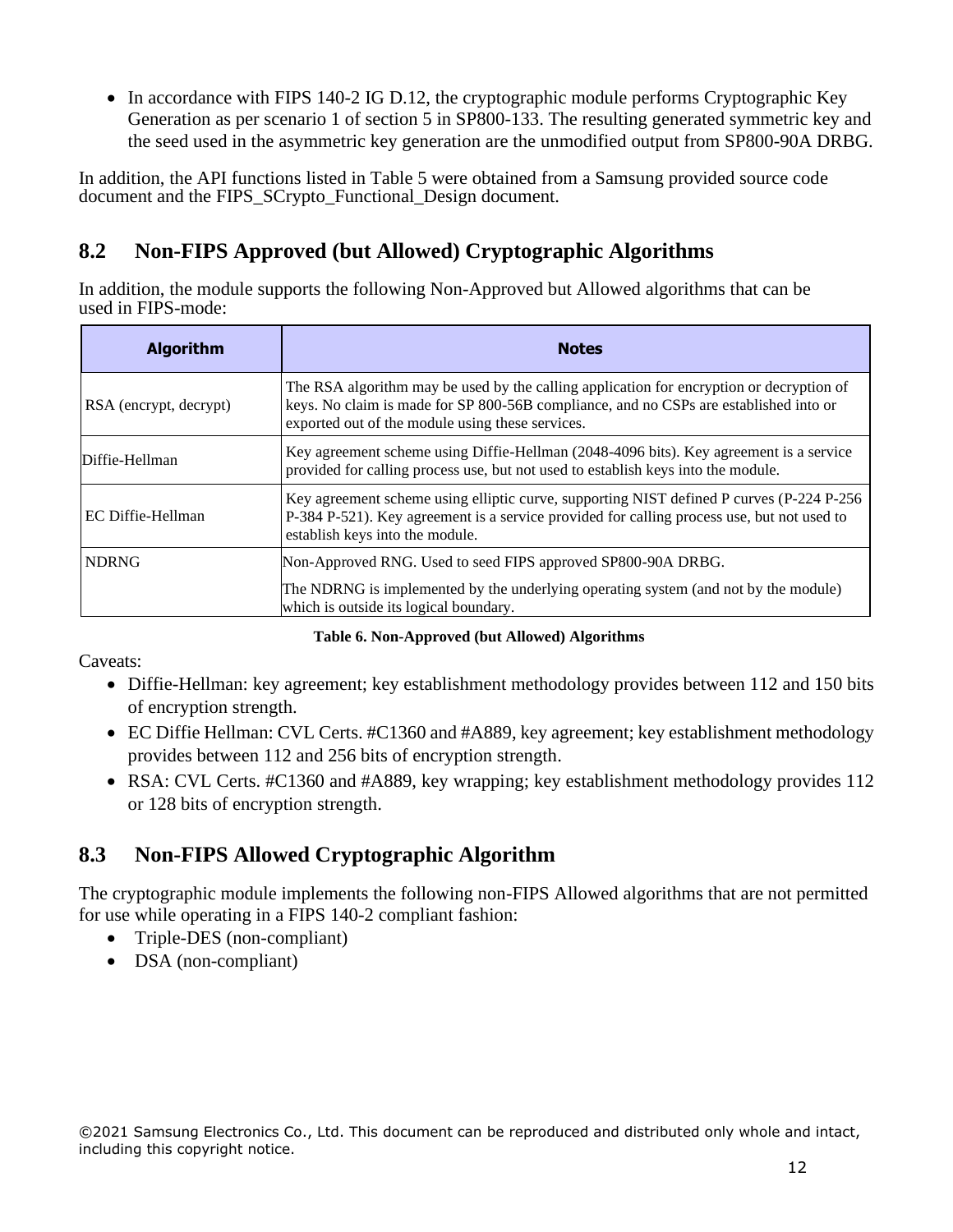# <span id="page-12-0"></span>**9 Cryptographic Key Management**

All **CSPs** used by the Module are described in this section. All access to these CSPs by Module services are described in Section 4. The CSP names are generic, corresponding to API parameter data structures.

| <b>CSP Name</b>            | <b>Description</b>                                                                                                                   |
|----------------------------|--------------------------------------------------------------------------------------------------------------------------------------|
| <b>RSA SGK</b>             | RSA (2048/3072 bits) signature generation key                                                                                        |
| <b>RSA KDK</b>             | RSA (2048 bits) key decryption (private key transport) key                                                                           |
| <b>ECDSA SGK</b>           | FIPS 186-4 ECDSA (P-224/P-256/P-384/P-521 Curves) signature generation key                                                           |
| DH Private                 | DH (224 - 379 bits) private key agreement key                                                                                        |
| <b>DH</b> Shared Secret    | DH $(2048 - 4096 \text{ bits})$ shared secret                                                                                        |
| <b>EC DH Private</b>       | EC DH (P-224/P-256/P-384/P-521 Curves) private key agreement key                                                                     |
| <b>EC DH Shared Secret</b> | EC DH (P-224/P-256/P-384/P-521 Curves) shared secret                                                                                 |
| <b>AES EDK</b>             | AES (128/192/256 bits) encrypt / decrypt key                                                                                         |
| AES CMAC Key               | AES (128/192/256 bits) CMAC generate / verify key                                                                                    |
| AES GCM Key                | AES (128/192/256 bits) encrypt / decrypt / generate / verify key                                                                     |
| <b>HMAC Key</b>            | Keyed hash key (160/224/256/384/512 bits)                                                                                            |
| SP800-90A CTR_DRBG CSPs    | V (128 bits), Seed (256/320/384 bits) and Key (AES 128/192/256 bits), Entropy<br>input (384 bits from hardware entropy noise source) |
| Key Wrap                   | AES Key Wrap using 128, 192 or 256-bit keys                                                                                          |
| Key Derivation Key         | SP800-108 KBKDF Key Derivation Key (512 bits)                                                                                        |

#### **Table 7. Critical Security Parameters**

Below is the table listing all public keys used within the module.

| <b>CSP Name</b>  | <b>Description</b>                                                |
|------------------|-------------------------------------------------------------------|
| <b>RSA SVK</b>   | RSA (1024/2048/3072 bits) signature verification public key       |
| <b>RSA KEK</b>   | RSA (2048 bits) key encryption (public key Transport) key         |
| <b>ECDSA SVK</b> | ECDSA (P-224/P-256/P-384/P-521 Curves) signature verification key |
| DH Public        | DH $(2048 – 4096 \text{ bits})$ public key agreement key          |
| EC DH Public     | EC DH (P-224/P-256/P-384/P-521 Curves) public key agreement key   |

#### **Table 8. Public Keys**

#### <span id="page-12-1"></span>**9.1 Random Number Generation**

The module employs an Approved SP 800-90A CTR\_DRBG for creation of random numbers. The module uses NDRNG from the operational environment as the source of random numbers for DRBG seeds. The NDRNG produces the random numbers from an entropy pool maintained by the underlying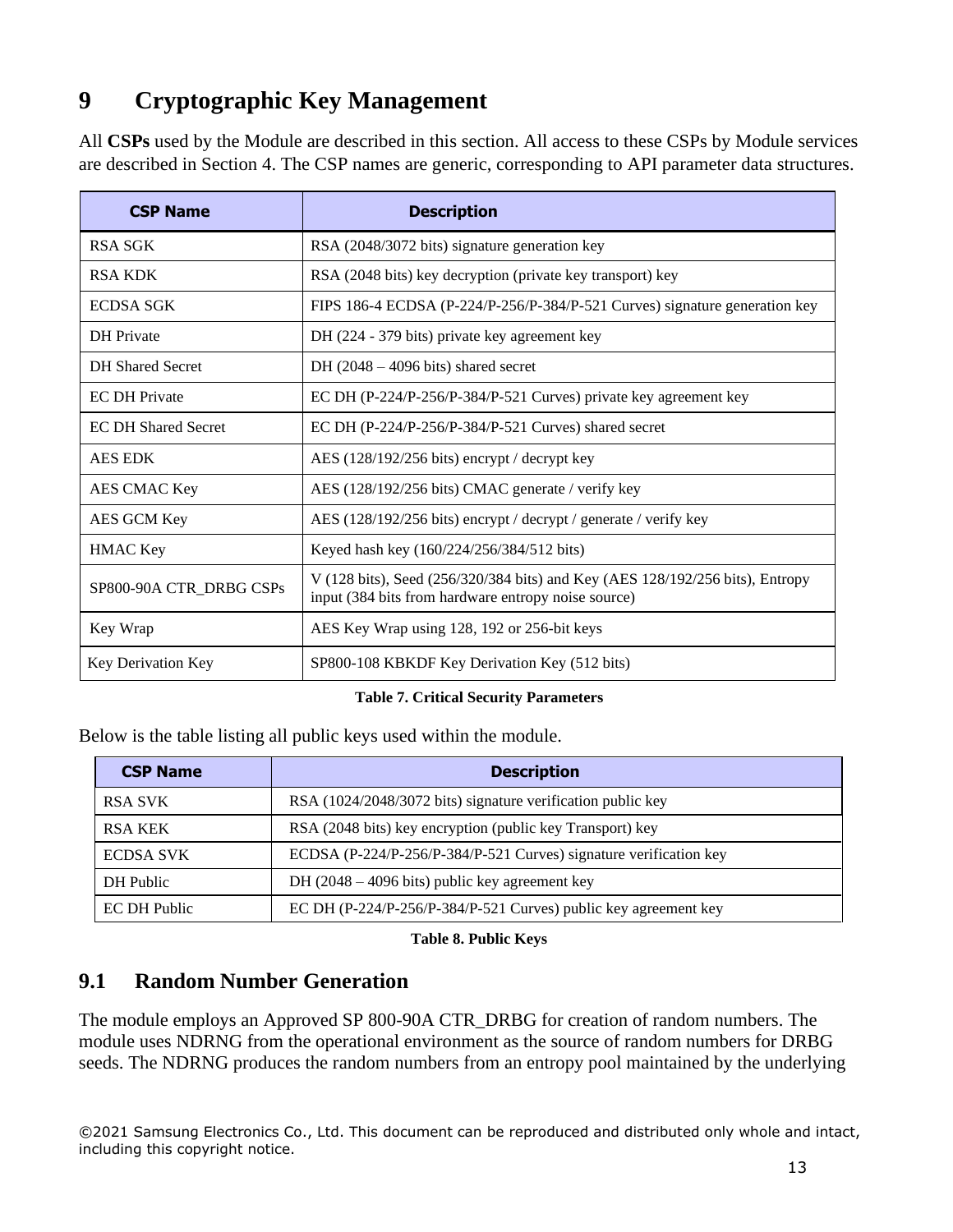Operating System. By default, the module gets the entropy input from the hardware random source which is residing on each tested platform. The minimum strength of DRBG seed is 256 bits.

The Module performs a Continuous Random Number Generation Test (CRNGT) on the random seed used to instantiate the module's DRBG.

## <span id="page-13-0"></span>**9.2 Key Generation**

The module provides an SP 800-90A compliant DRBG service for creation of random data (which a calling application may use as symmetric key material) and for generation of Diffie-Hellman, EC DH and ECDSA private keys as shown in Table 7. Again, the module draws its DRBG seeds from hardware noise source.

## <span id="page-13-1"></span>**9.3 Key Entry and Output**

The module does not support manual key entry or key output. Keys or other CSPs can only be exchanged between the module and the calling application using appropriate API calls. The module does not output intermediate key generation values.

## <span id="page-13-2"></span>**9.4 Key Storage**

Keys are not stored inside the cryptographic module. A pointer to a plaintext key is passed through the algorithm APIs. Intermediate keys stored in the module's memory are immediately replaced with 0s in the memory after use. Keys residing in internally allocated data structures (during the lifetime of an API call) can only be accessed using the module defined API. The operating system protects memory and process space from unauthorized access. Only the calling application that creates or imports keys can use or export such keys. All API functions are executed by the invoking calling application in a non-overlapping sequence such that no two API functions will execute concurrently.

## <span id="page-13-3"></span>**9.5 Zeroization**

The zeroization mechanism for all of the CSPs is to replace 0s in the memory which originally stored the CSPs. Zeroization of sensitive data is performed automatically by calling zeroization API function OPENSSL\_cleanse() for temporarily stored CSPs. In addition, the module provides functions to explicitly destroy CSPs related to random number generation services. The calling application is responsible for parameters passed in and out of the module.

## <span id="page-13-4"></span>**10 Electromagnetic Interference/Electromagnetic Compatibility (EMI/EMC)**

Lab Name: CS & Environment Center of Samsung Electronics Co., Ltd.

The test device which runs the module conforms to the EMI/EMC requirements specified by 47 Code of Federal Regulations, Part 15, Subpart B, Unintentional Radiators, Digital Devices, Class B (i.e., for home use).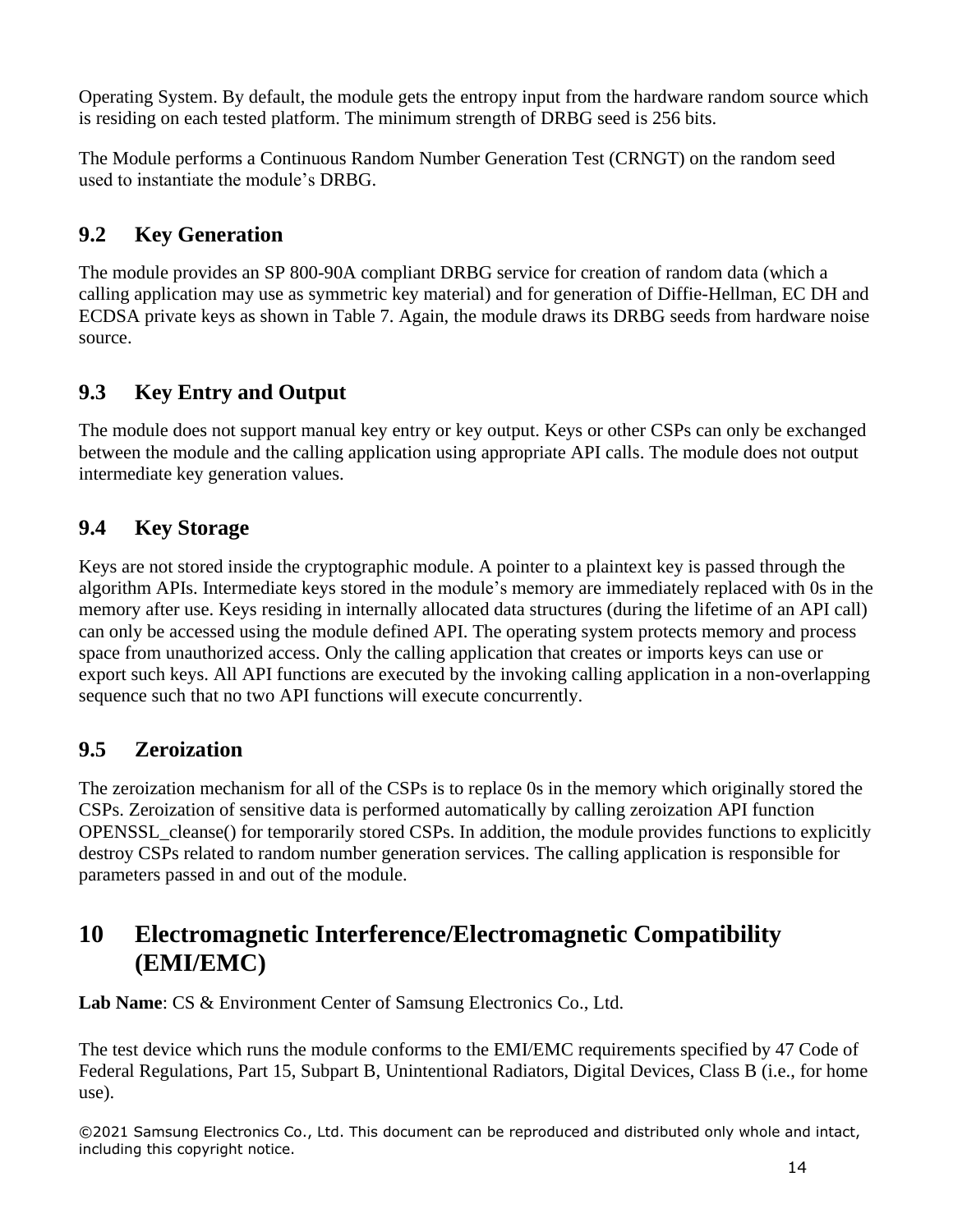| <b>Device</b>              | <b>Processor</b>                | <b>Operating</b><br><b>System</b> | <b>FCC ID</b> |  |
|----------------------------|---------------------------------|-----------------------------------|---------------|--|
| Samsung Galaxy S20+        | Samsung Electronics Exynos 990  | TEEGRIS 4.1 (32-bit)              | A3LSMG986B    |  |
| Samsung Galaxy S20+        | Samsung Electronics Exynos 990  | TEEGRIS 4.1 (64-bit)              | A3LSMG986B    |  |
| Samsung Galaxy S20+        | Qualcomm SM8250                 | QSEE 5.8 (32-bit)                 | A3LSMG986U    |  |
| Samsung Galaxy S20+        | Qualcomm SM8250                 | QSEE 5.8 (64-bit)                 | A3LSMG986U    |  |
| Samsung Galaxy A71         | <b>Oualcomm SM7250</b>          | QSEE 5.10 (32-bit)                | A3LSMA716U    |  |
| Samsung Galaxy A71         | Qualcomm SM7250                 | QSEE 5.10 (64-bit)                | A3LSMA716U    |  |
| Samsung Galaxy Tab Active3 | Samsung Electronics Exynos 9810 | TEEGRIS 4.0 (32-bit)              | A3LSMT575     |  |
| Samsung Galaxy Tab Active3 | Samsung Electronics Exynos 9810 | TEEGRIS 4.0 (64-bit)              | A3LSMT575     |  |
| Samsung Galaxy A42         | Qualcomm Snapdragon 750         | QSEE 5.10 (32-bit)                | A3LSMA426B    |  |
| Samsung Galaxy A42         | Qualcomm Snapdragon 750         | QSEE 5.10 (64-bit)                | A3LSMA426B    |  |
| Samsung Galaxy S21+        | Qualcomm Snapdragon 888         | QSEE 5.11 (32-bit)                | A3LSMG996U    |  |
| Samsung Galaxy S21+        | Qualcomm Snapdragon 888         | QSEE 5.11 (64-bit)                | A3LSMG996U    |  |
| <b>Table 9. FCC IDs</b>    |                                 |                                   |               |  |

For information related to the FCC ID of the devices, please refer to Samsung's internal FIPS\_SCrypto\_Functional\_Design document.

## <span id="page-14-0"></span>**11 Self-Tests**

The module performs a series of power-up self-tests, that covers all of its FIPS-approved algorithms. The module executes all self-tests when the module is initialized during the boot process. Self-tests can also be manually invoked by calling FIPS\_SCRYPTO\_post(1). When the module passes all of its power-up selftests, the module sets an internal variable to reflect this. A calling application can call the FIPS\_status() API to obtain the value of this internal variable (1 if the self-tests have passed, and 0 if a FIPS error has occurred). In addition to Known Answer Tests (KATs) for each of the module's cryptographic algorithms, the module also performs a binary integrity test to check for corruption. If any KAT self-test or the integrity test fails, the module sets its error flag (static variable), returns an error code to the API function caller to indicate the error, enters an error state (FIPS\_ERR), and inhibits Crypto APIs that return cryptographic information.

## <span id="page-14-1"></span>**11.1 Power-Up Tests**

At module start-up, Known Answer Tests are performed. These tests are automatic and do not need operator intervention. If the value calculated and the known answer do not match, the module immediately enters into FIPS\_ERR state. Once the module is in FIPS\_ERR state, the module becomes unusable via any interface.

The module implements each of the following Power On Self-Tests:

- AES encryption and decryption Known Answer Tests (KATs)
- AES-CMAC KAT
- AES-GCM KAT
- AES-KW KAT
- ECDSA (sign and verify) Power On Self-Test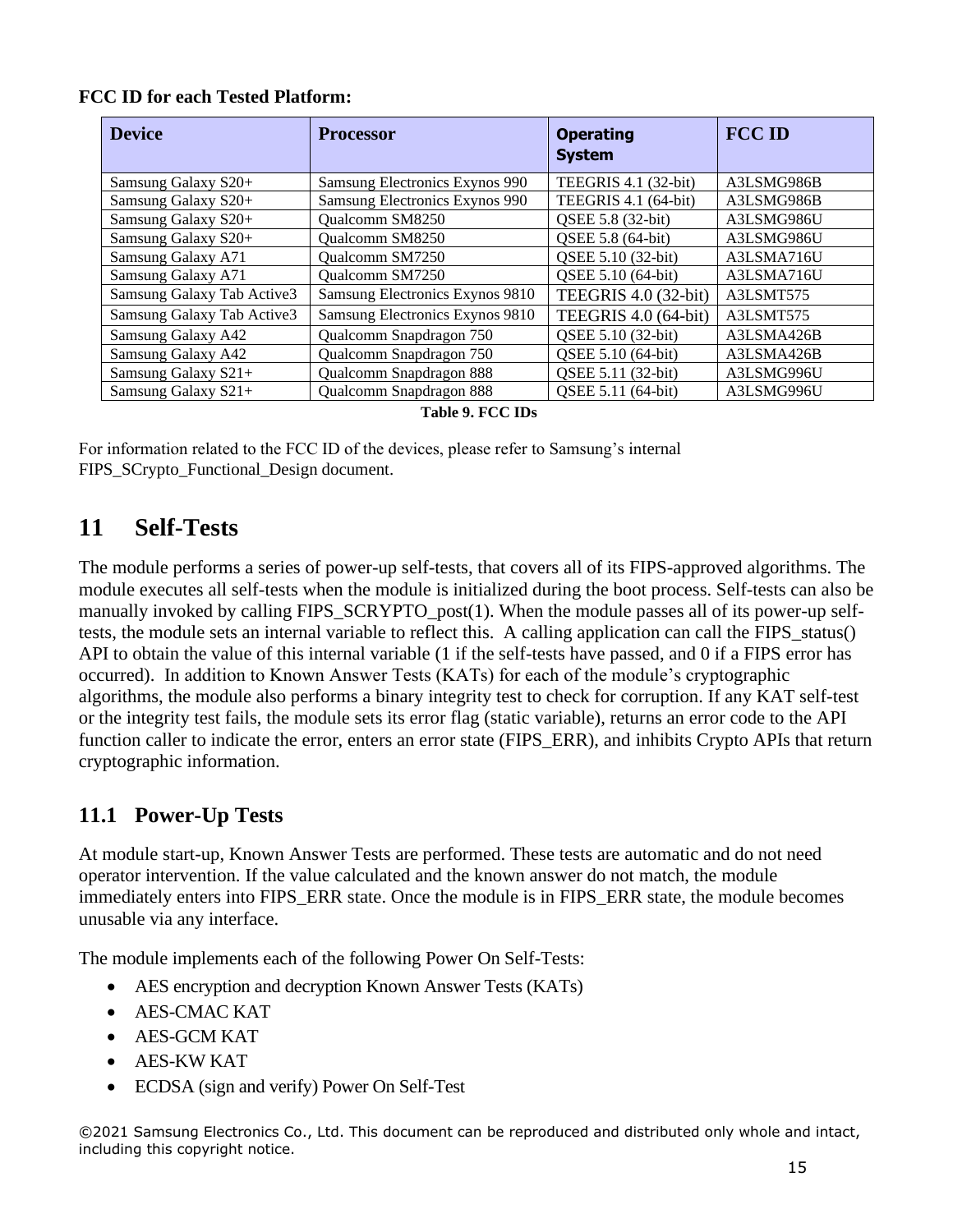- SP800-108 KDF (KBKDF) KAT
- RSA KATs (separate KAT for signing; separate KAT for verification)
- SP 800-90A CTR\_DRBG KAT (Note: DRBG Health Tests as specified in SP800-90A Section 11.3 are performed)
- HMAC KATs (HMAC-SHA-1, HMAC-SHA-224, HMAC-SHA-256, HMAC-SHA-384, HMAC-SHA-512)
- EC Diffie-Hellman Primitive "Z" KAT

## <span id="page-15-0"></span>**11.2 Software Integrity Check**

The integrity of the module is verified by comparing an HMAC-SHA-256 value calculated at run time with the value stored in the module that was computed at build time.

#### <span id="page-15-1"></span>**11.3 Conditional Tests**

The Module also implements the following conditional tests:

- NDRNG Continuous Random Number Test
- RSA Pairwise Consistency Test (PWCT)
- ECDSA Pairwise Consistency Test (PWCT)

## <span id="page-15-2"></span>**12 Mitigation of Other Attacks**

No other attacks are mitigated.

## <span id="page-15-3"></span>**13 Secure Operation**

## <span id="page-15-4"></span>**13.1 Crypto Officer/User Guidance**

The module is provided directly to solution developers and is not available for direct download to the general public. The module and its host application are to be installed on an operating system specified in Section 2.1 or one where portability is maintained.

Additional Rules of Operation:

- 1. The writable memory areas of the module (data and stack segments) are accessible only by the application so that the operating system is in "single user" mode, i.e. only the application has access to that instance of the module.
- 2. The operating system is responsible for multitasking operations so that other processes cannot access the address space of the process containing the module.
- 3. Only the services defined in Table 4 shall be used in FIPS mode of operation.

#### <span id="page-15-5"></span>**13.2 General Guidance**

The module is not distributed as a standalone library and is only used in conjunction with the solution.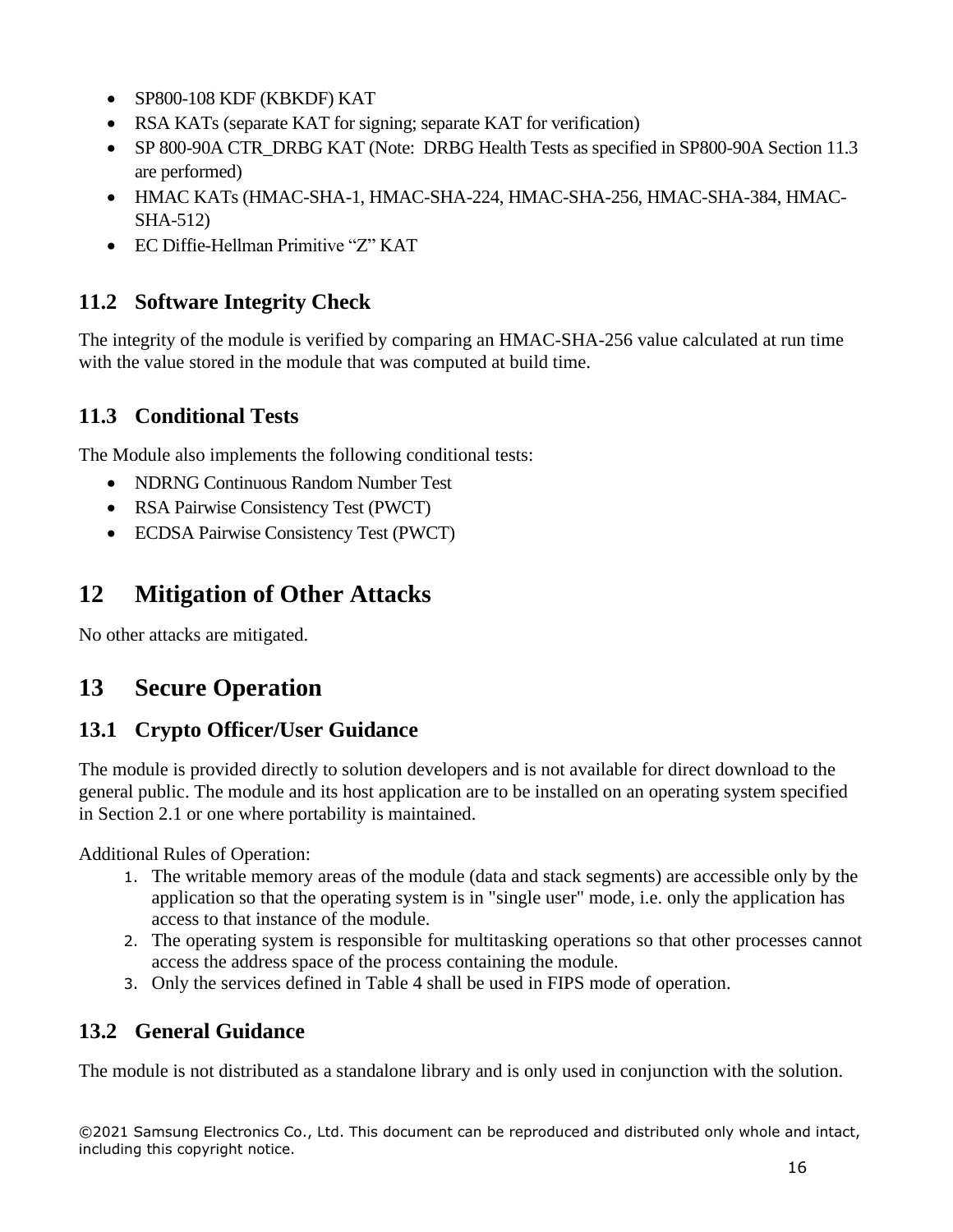The end user of the operating system is also responsible for zeroizing CSPs via wipe/secure delete procedures. If the module power is lost and restored, the calling application can reset the IV to the last value used.

## <span id="page-16-0"></span>**14 Design Assurance**

### <span id="page-16-1"></span>**14.1 Configuration Management**

Perforce is used as the repository for both source code and documents. All source code and documents are maintained on an internal server. Release is based on the Changelist number, which is automatically generated. Every check-in process creates a new Changelist number. Versions of controlled items include information about each version. For documentation, revision history inside the document provides the current version of the document. Version control maintains all the previous versions and the version control system automatically numbers revisions.

For source code, unique information is associated with each version such that source code versions can be associated with binary versions of the final product. The source code of the module available in the Samsung internal Perforce repository, as listed in the Functional Design document, is used to build target binary.

## <span id="page-16-2"></span>**14.2 Delivery and Distribution**

The cryptographic module is never released as source code, but the module sources are stored and maintained at a secure development facility with controlled access.

The vendor distributes the module as part of the larger system firmware images specific to each phone model and carrier or as part of mobile applications. Only authorized personnel can register the module binary with the vendor's automated manufacturing system, so that it can be loaded (as part of a larger image) onto newly manufactured phone hardware without any manual intervention or (for mobile applications) distributed through a secure method (for example, the Google Play Store). Employees are not allowed to bring in any personal belongings to the manufacturing facility and entrance to the facility is controlled through employee ID based badge access and monitored using CCTV. SAMSUNG only releases the module binary in image form and through OTA (Over the Air) mechanisms, the latter of which is controlled by SAMSUNG or mobile carriers. In either case, if the binary were modified by an unauthorized entity, the device would detect the modification and not accept the modified binary.